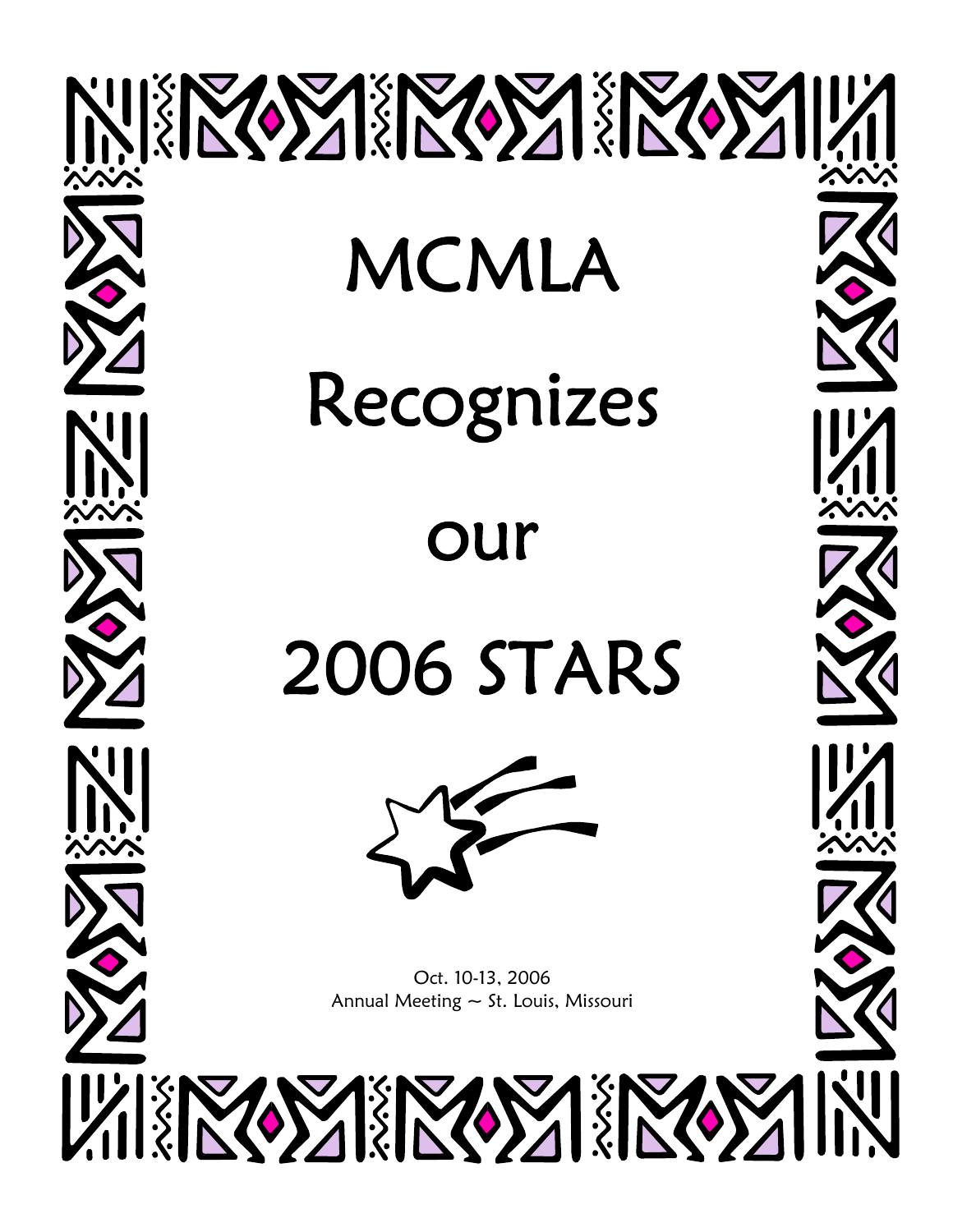# MCMLA HONORS and AWARDS

Dick Kammer

Health Sciences Library Olathe Medical Center Olathe, Kansas

## Barbara McDowell Award for Excellence in Hospital Librarianship

## Lenora Kinzie

Stauffer Health Sciences Library Stormont-Vail HealthCare Topeka, Kansas MCMLA Outstanding Achievement Award

# Marie Reidelbach, Teri Hartman, and MCMLA

McGoogan Library of Medicine University of Nebraska Medical Center Omaha, Nebraska

### Majors/MLA Chapter Project of the Year Award

for the innovative project on membership recruitment at the chapter and national level. "Making New Friends, While Keeping the Old: Midcontinental Chapter of the Medical Library Association's Membership Recruitment and Retention Project"



October 2006 1 of 14 MCMLA STARS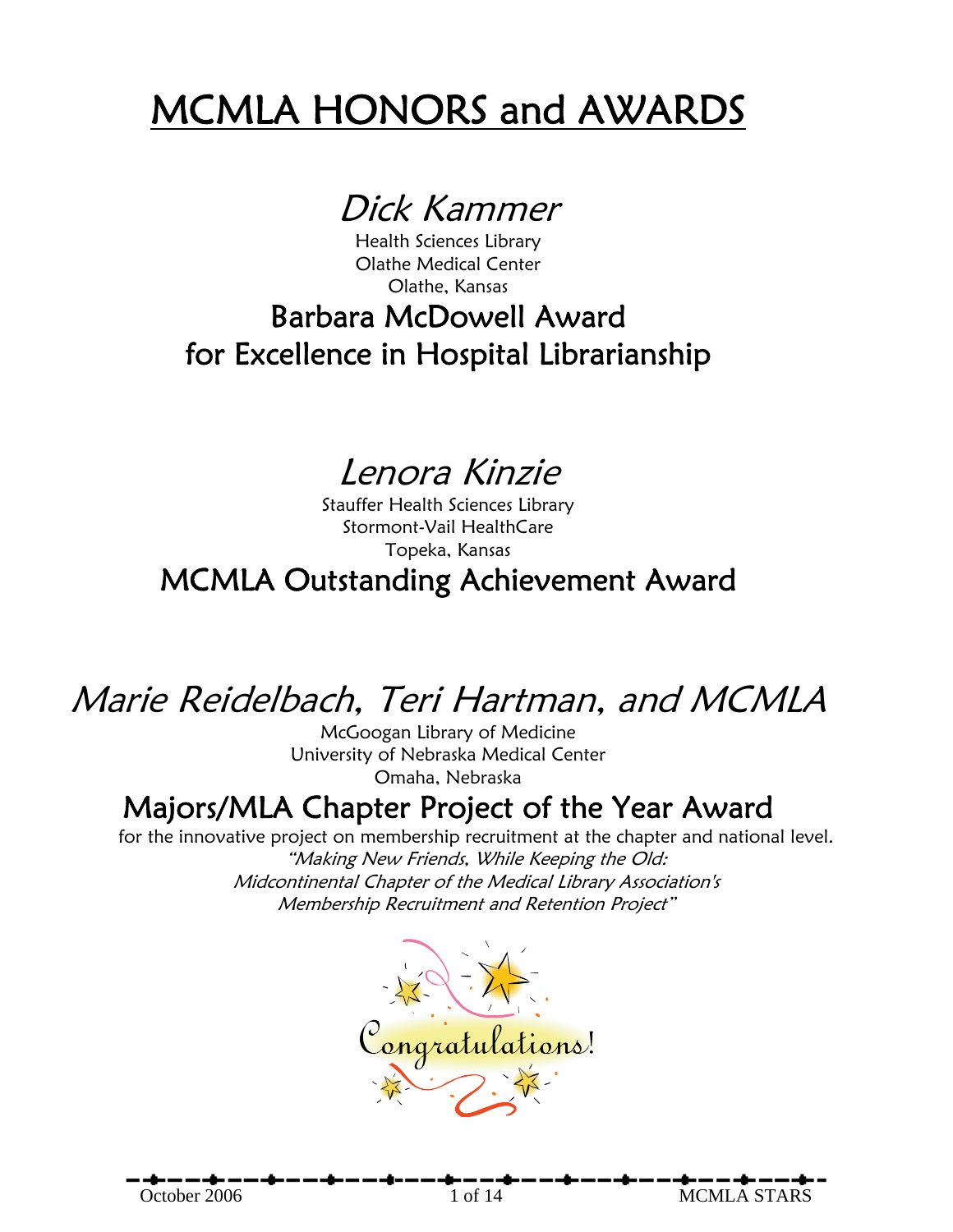### RETIREMENTS

### MCMLA thanks you for your years of service.

### Pat Nelson

Denison Memorial Library University of Colorado at Denver and Health Sciences Center Denver, Colorado

### Monica Shieh

Health Sciences Library St. Joseph Hospital St. Louis, Missouri

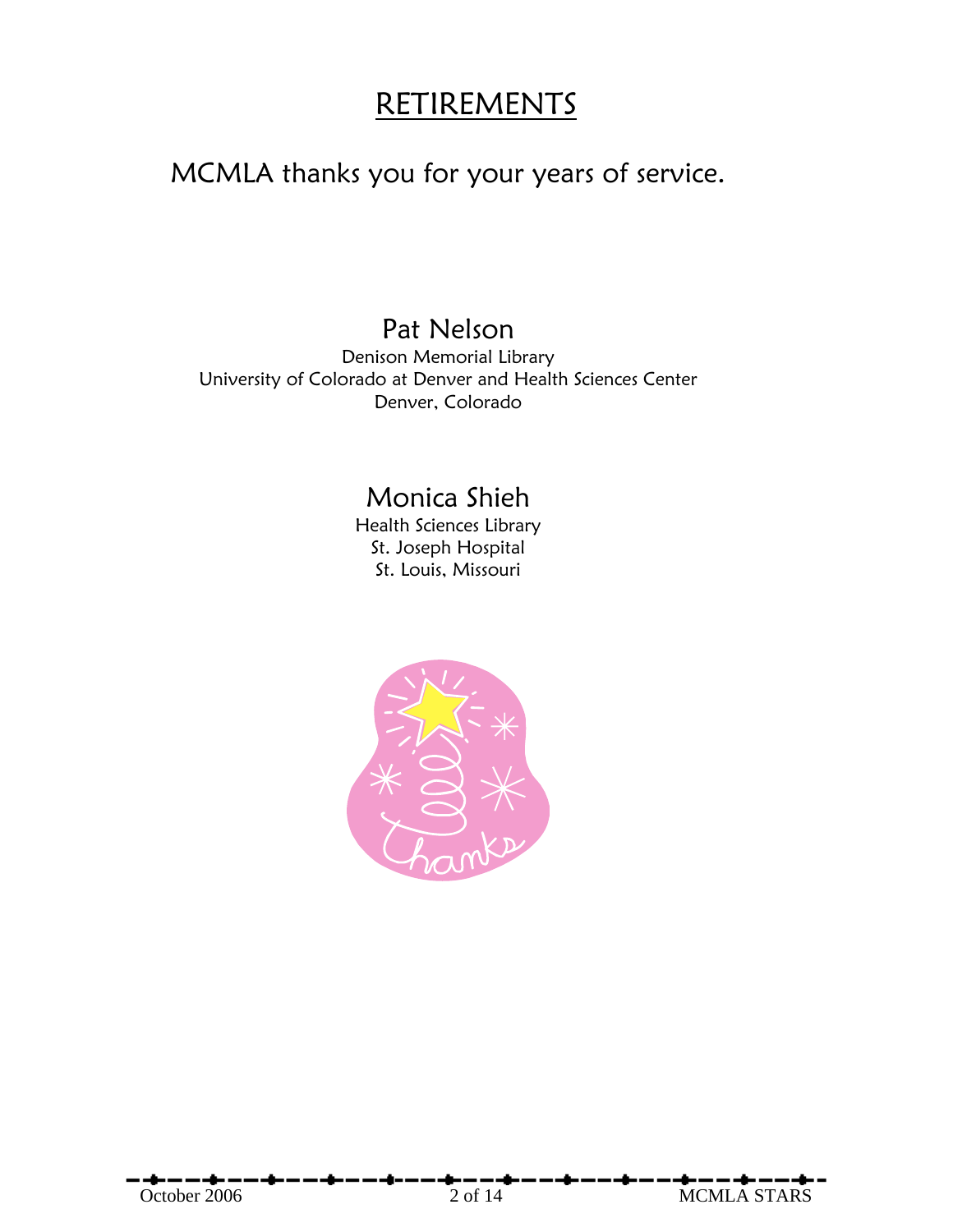## MCMLA Star Achievements

#### Dana Abbey – Denver, Colorado

 Poster: "Transforming Borders: A Multi-state, Multi-institutional Approach to MedlinePlus Go Local Services, "Medical Library Association, Phoenix, AZ, May 19-25, 2006. John Bramble, Paul Bracke, Dana Abbey, Patricia Bradley, and Claire Hamasu



#### Angela Arner – Omaha, Nebraska

- Coauthored Electronic Resource Review: "Greystone.Net, Web Site Health Content Management Angela Arner and Mary Wolcott-Breci. J Med Libr Assoc. 2006 April; 94(2): 235-237.
- **Editorial Committee for the MCMLA Express**
- **Wrote quarterly articles on "Health Literacy Awareness" for the MCMLA Express**
- Participated on a panel at Creighton University, October 27, 2005 entitled Health Literacy Grand Rounds in Honor of Health Literacy Month

#### Doug Blansit - Kirksville, Missouri

- B. Douglas Blansit. "Resources for Genetic Genealogy." Journal of Electronic Resources in Medical Libraries. 3(2)2006, 23–35. DOI: 10.1300/J383v03n02\_02
- B. Douglas Blansit. "Perl: The Duct Tape of the Internet." Journal of Electronic Resources in Medical Libraries. 3(2) 2006, 91-99. DOI: 10.1300/J383v03n02\_09
- **B Douglas Blansit. "Using RSS to Publish Library News and Information." Journal of Electronic** Resources in Medical Libraries. 3(1) 2006, 97- 104. DOI: 10.1300/J383v03n01\_11
- **B Douglas Blansit. "The Basics of Relational Databases Using MySQL." Journal of Electronic** Resources in Medical Libraries. 3(3) 2006, 135-148. DOI: 10.1300/J383v03n03\_10

#### Paul Blomquist – Denver, Colorado

 "Throw away the clicker, banish the hashmarks: How good is your Reference evidence?" Elizabeth D'Antonio-Gan and Blomquist, Paul. Poster Session. Medical Library Association Annual Conference, Phoenix AZ, May 2006

#### Jim Bothmer – Omaha, Nebraska

- **Chair of MCMLA**
- Bothmer, A. James and Burke, Jeanne M. "A Web-based PharmD Pathway: A Preliminary Overview of One Library's Role." Nebraska Library Association Quarterly. 37(3) Fall 2006, 29-34
- **Firiends of the University of Nebraska McGoogan Library of Medicine's Annual Meeting.** Invited Keynote Speaker. "The Crisis in Scholarly Communication", Omaha, August 2005.
- Nebraska Library Leadership Institute. Invited Mentor, Schuyler, NE, July 2005.
- **Renewed AHIP membership at the Distinguished Level**

#### Lynn Bragdon – Grand Junction, Colorado

- Will be listed in the 61st edition of Who's Who in America scheduled to be published in November, 2006.
- **Serve as a mentor for new chiefs and managers of libraries within VALNET, the VA library** system.

October 2006 3 of 14 MCMLA STARS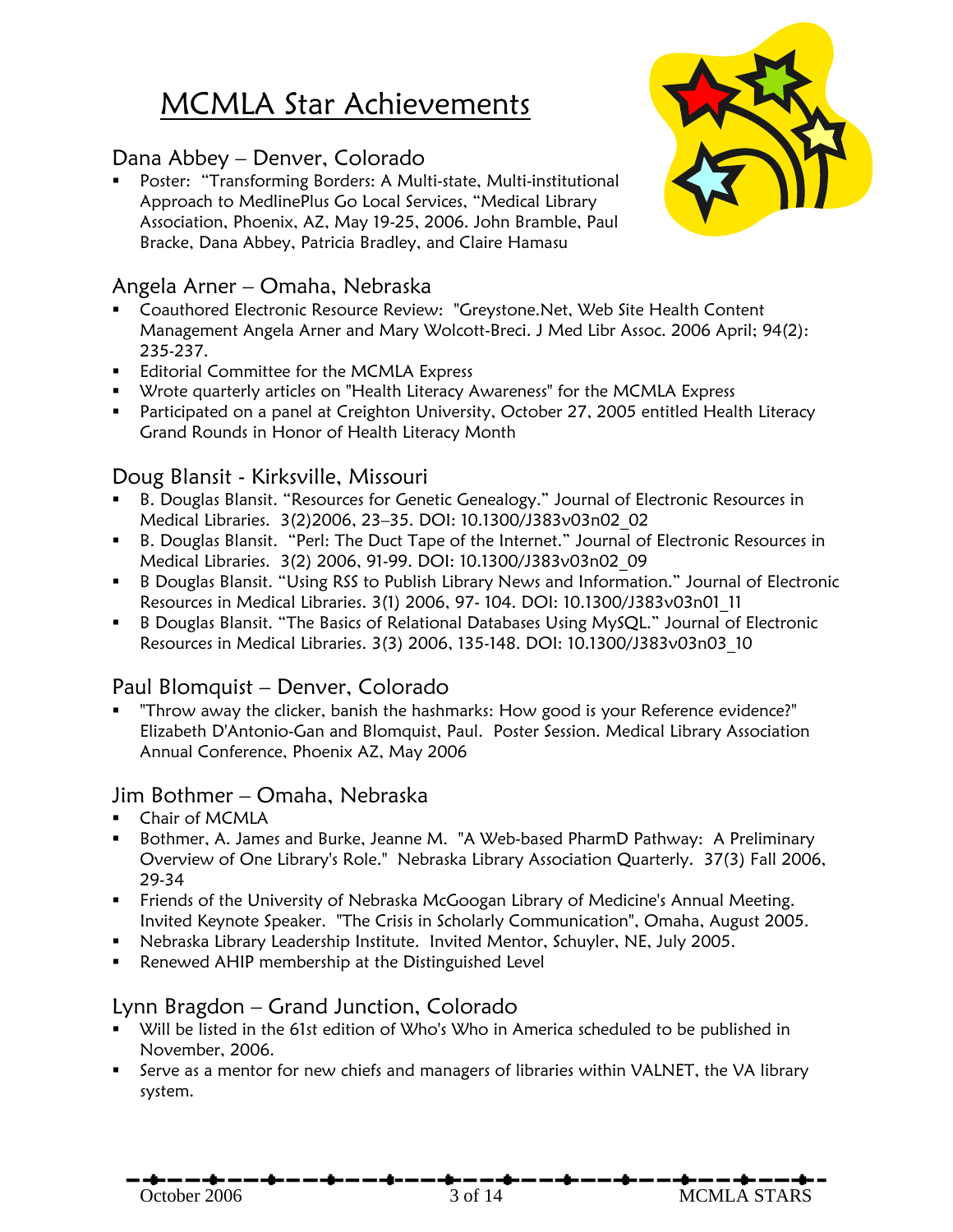John Bramble – Salt Lake City, Utah

- MCMLA Education Committee Chair
- Poster: "Utah Health Info Direct (UHID) Pilot Project: Customizing ILLiad to Meet the Needs of Specialized Clientele." ILLiad International Conference, OCLC, Dublin, OH, March 16, 2006, Joan Gregory, John Bramble, Sally Patrick, Alex Reid, Valeri Craigle, Camille Salmond, Amy Birks
- Poster: "go Local Utah." Utah Library Association, St. George, UT, May 17-18, 2006. Liz Workman, John Bramble, Camryn Wolfgang, and Jennie Morris
- Poster: "Transforming Borders: A Multi-state, Multi-institutional Approach to MedlinePlus Go Local Services, "Medical Library Association, Phoenix, AZ, May 19-25, 2006. John Bramble, Paul Bracke, Dana Abbey, Patricia Bradley, and Claire Hamasu
- Poster: "Fulfilling the Health Information Needs of Native American Communities: Needs Assessment of Health Care Professionals," Medical Library Association, Phoenix, AZ, May 19- 25, 2006. Patricia Bradley, Mary J. Belgard, Patricia Auflick, John Bramble, Lilian Hoffecker, and Stephanie Weldon
- **Presentation: "Achieving Results Through Complex Collaboration: A Case Study of a Needs** Assessment of Health Care Professionals Serving Native American Communities" Medical Library Association, Phoenix, AZ, May 19-25, 2006. Lilian Hoffecker, Patricia Bradley, John Bramble, Stephanie Weldon, and Patricia Auflick
- Poster: "Innovative Access to Consumer Health Information Partnerships Lead the Way," Medical Library Association, Phoenix, AZ, May 19-25, 2006. Sally Patrick, John Bramble, Valeri Craigle and Alex Reid

#### Heather L Brown – Omaha, Nebraska

- Editor of MCMLA Express Newsletter and Chair of the Publications Committee
- **Member of the Program Advisory Board for the 2006 Off-Campus Library Services** conference in Savannah, GA.
- Presented an electronic poster for same conference entitled "À la carte learning".
- Poster: "Transforming Librarianship: Librarians as Consumer Health Video Producers," Medical Library Association, Phoenix, AZ, May 19-25, 2006. Heather Brown, Teresa Hartman, Marty Magee, Cynthia Schmidt, and Alison Bobal.

#### Amrita J. Burdick - Kansas City, Missouri

 "Compassion and Professionalism: A New Role or Clinical Medical Librarians." Poster Session -- Annual Meeting. Association of American Medical Colleges - Central Group for Educational Affairs, 03-09-2006.

#### Jeanne Burke – Omaha, Nebraska

- Bothmer, A. James and Burke, Jeanne M. "A Web-based PharmD Pathway: A Preliminary Overview of One Library's Role." Nebraska Library Association Quarterly. 37(3) Fall 2006, 29-34
- **Filter 1** Freshman member of ICON (a Nebraska & Western Iowa Health Sciences Library Association)
- **Education Chair for ICON**
- **MCMLA 2007 Program Committee Member**
- Presented a poster at 2005 MCMLA Annual Meeting
- **MLA EMTS Section Council Representative**
- CGEA Libraries in Medical Education SIG Committee Member

October 2006 4 of 14 MCMLA STARS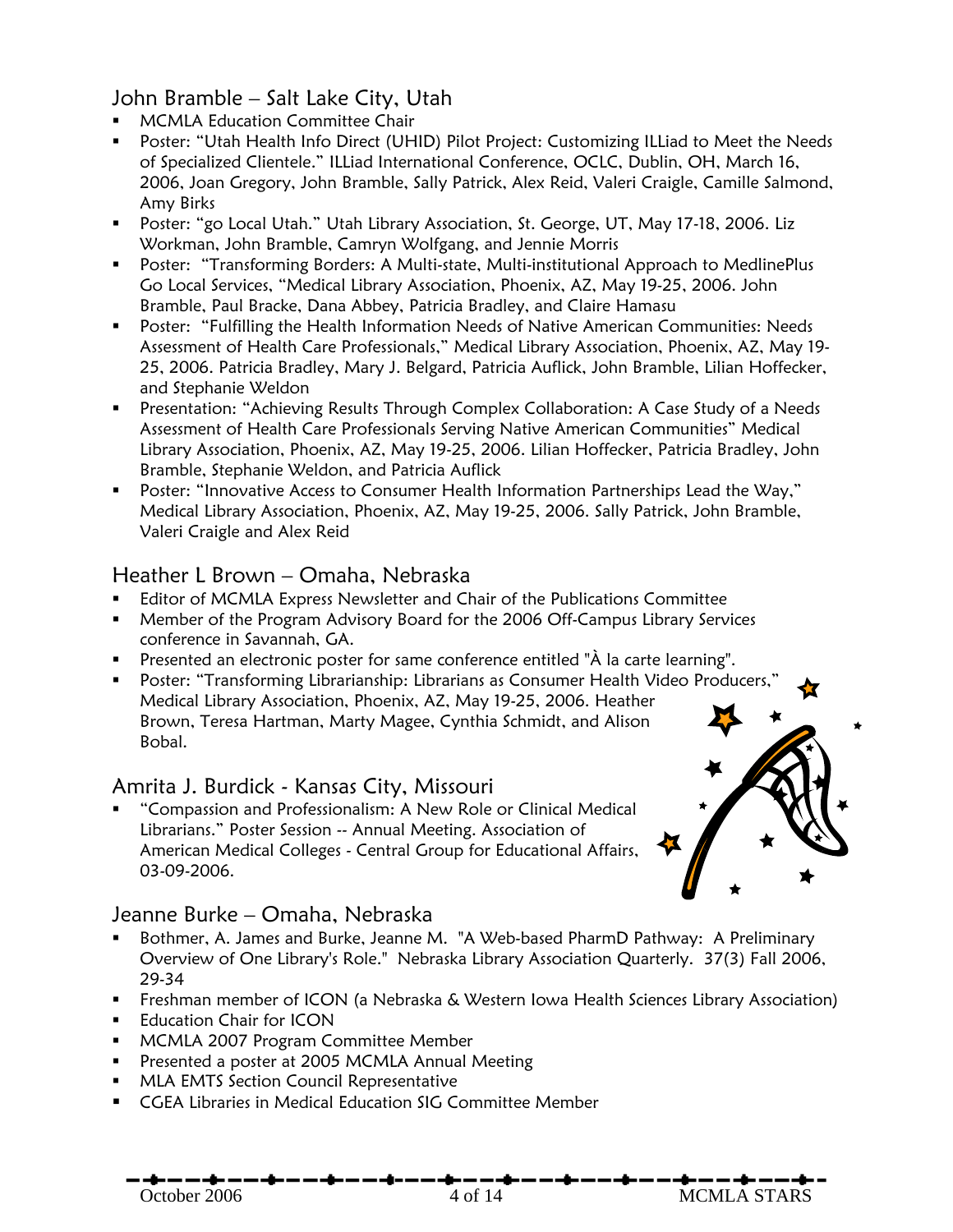#### Jerry Carlson – Fort Collins, Colorado

- **Joined AHIP for the first time, at the Distinguished level**
- Published an article, "Information Specialist in Context (ISIC) Task Force: A Report on a Report," in National Network
- **Elected Chair-Elect of MCMLA.**

#### Siobhan Champ-Blackwell – Omaha, Nebraska

- **Elected REFORMA Member-at-Large Representative**
- Paper Presentation: "Blogging to Empower." 2006 MLA Annual Meeting. Siobhan Champ-Blackwell and Elizabeth Kelly.
- Poster: "Getting HIP: Health Information Partnerships" 2006 MLA Annual Meeting. Siobhan Champ-Blackwell and Marty Magee.
- **Member of the ALA Presidential Initiative "Wellness in the Workplace" for Loriene Roy,** incoming President

#### Valeri Craigle – Salt Lake City, Utah

- **•** Poster: "Utah Health Info Direct (UHID) Pilot Project: Customizing ILLiad to Meet the Needs of Specialized Clientele." ILLiad International Conference, OCLC, Dublin, OH, March 16, 2006, Joan Gregory, John Bramble, Sally Patrick, Alex Reid, Valeri Craigle, Camille Salmond, Amy Birks
- Poster: "The Collaborative Curriculum: How the Development of a Virtual Education Library Transformed the Pedagogical Approach of a Medical Society," Medical Library Association, Phoenix, AZ, May 19-25, 2006. Nancy Lombardo and Valeri Craigle
- Poster: "Innovative Access to Consumer Health Information Partnerships Lead the Way," Medical Library Association, Phoenix, AZ, May 19-25, 2006. Sally Patrick, John Bramble, Valeri Craigle and Alex Reid
- **Presentation: Craigle V, Youngkin ME, Gregory JM, Dippie SR. "A Medical Library** Spearheads a Campus-wide Institutional Repository Initiative." Medical Library Association, May 23, 2006. Phoenix, AZ.
- **Presentation: Youngkin ME, Craigle V, Dahl L, Gregory JM, Le Ber, JM, McFarland MM,** Landesman MM. "Helping Authors Make the Leap to Open Access, Ownership, and Archiving." Midcontinental Chapter of the Medical Library Association. Sept 2005. Salt Lake City, UT.

#### Liz D'Antonio-Gan – Denver, Colorado

- **Two poster presentations at the 2006 MLA Conference:** 
	- o "Throw away the clicker, banish the hashmarks: How good is your Reference evidence?" Elizabeth D'Antonio-Gan and Blomquist, Paul. Medical Library Association Annual Conference, Phoenix AZ, May 2006
	- o "Out of the box: Bioethics Facilitation and a non-traditional Approach to Campus Outreach and Professional Development." Elizabeth D'Antonio-Gan. Medical Library Association Annual Conference, Phoenix AZ, May 2006.

#### Whitney Davison-Turley – Overland Park, Kansas

**MCMLA Chair-elect and Discussion List Owner** 



October 2006 5 of 14 MCMLA STARS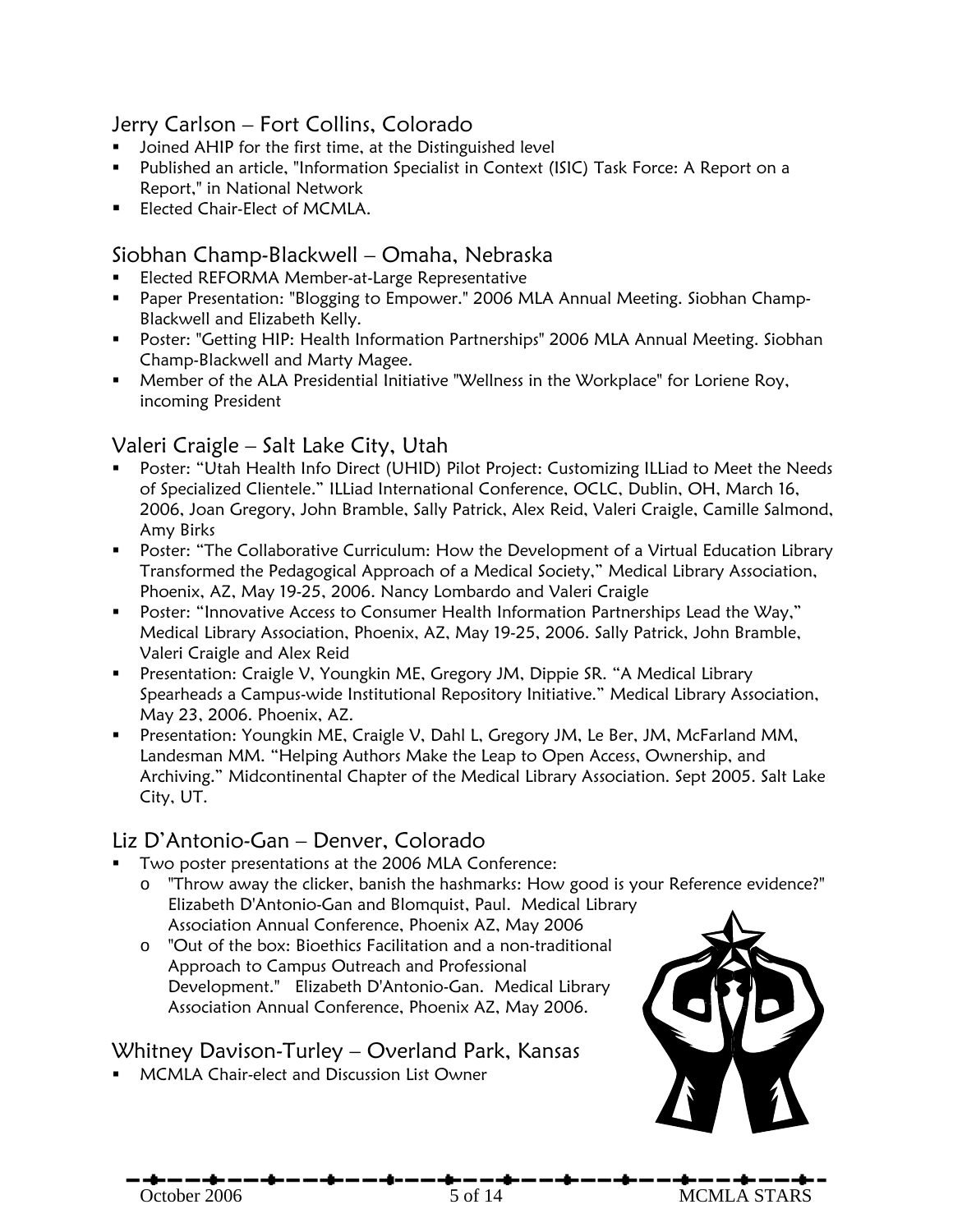#### Roz Dudden – Denver, Colorado

- Dudden RF, Corcoran K, Kaplan J, Magouirk J, Rand DC, Smith BT. "The Medical Library Association Benchmarking Network: results." J Med Libr Assoc. 2006 Apr; 94(2):118-29. PMID: 16636703
- Dudden RF, Corcoran K, Kaplan J, Magouirk J, Rand DC, Smith BT. "The Medical Library Association Benchmarking Network: development and implementation." J Med Libr Assoc. 2006 Apr; 94(2):107-17. PMID: 16636702
- Dudden RF. "Open URL technology and PubMed's outside tool." National Network. 2006 Jan; 30(3): 16-9.

#### Judy Feintuch – Columbia, Missouri

 Feintuch J; Zurowski S. "Teachable moments: how combining the medical library and CME can increase quality and decrease overhead." Missouri Medicine. 2006 Mar-Apr; 103(2):133- 4. PMID: 16703710

#### Sue Fleming – Wichita, Kansas

- MCMLA Archivist
- **Part of the team that created the Via Christi Libraries 5 year** Strategic Plan based on our needs assessment results.
- **The Archives Task Force (Lynne Fox, Russ Monika, Joan** Stoddart, and Sue Fleming) made the MCMLA "Programs" 1971 through 2005 available on the MCMLA web page.

#### Lynne Fox – Denver, Colorado

**Presentation at AMIA, November 2006: K. Bretonnel** Cohen, Lynne Fox, Philip V. Ogren, and Lawrence Hunter (2005). Empirical Data on Corpus Design and Usage in



Biomedical Natural Language Processing. Proceedings of the American Medical Informatics Association, pp 156-160. American Medical Informatics Association.

 The Archives Task Force (Lynne Fox, Russ Monika, Joan Stoddart, and Sue Fleming) made the MCMLA "Programs" 1971 through 2005 available on the MCMLA web page.

#### Jenny Garcia – Laramie, Wyoming

 Paper Presentation: "Teaching Evidence-based Practice to Nurses in Rural Areas." 2006 MLA Annual Meeting. Jenny L. Garcia and Karen N. Ouzts.

#### Cam Gentry - Wichita, Kansas

 Finished as the Principal Investigator for the Libraries' NNLM grant, "Planning for the Future of the Via Christi Libraries". This grant was part of the NNLM "Hospital Library Awards: Demonstrating the Value of the Hospital Library". The grant was awarded at the very end of December 2004 and we finished the project at the end of April 2006.

#### Rebecca Graves – Columbia, Missouri

- MCMLA Program Planner
- Appointed Joint Clinical Instructor in the School of Nursing

October 2006 6 of 14 MCMLA STARS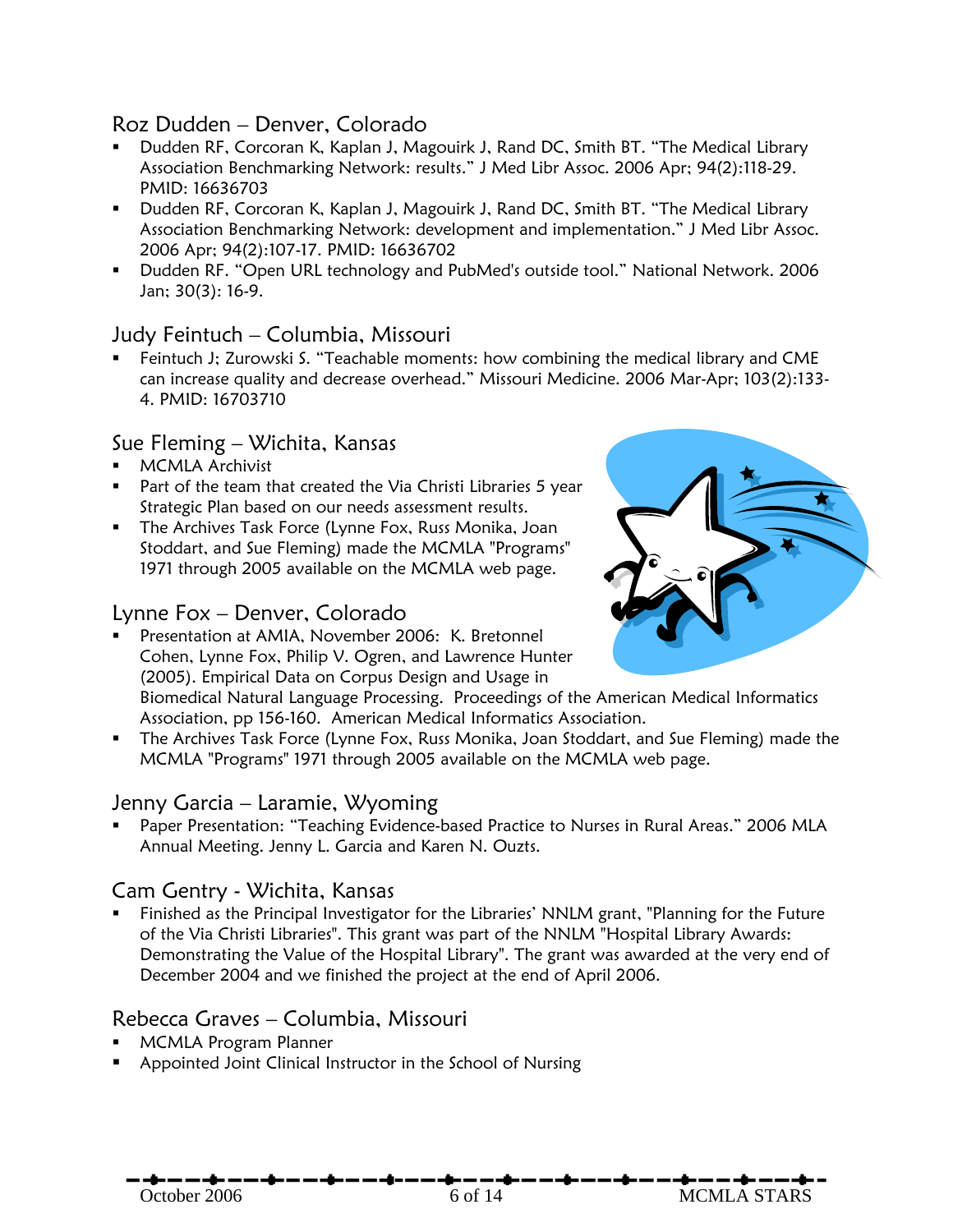Joan Gregory – Salt Lake City, Utah

- Poster: "Utah Health Info Direct (UHID) Pilot Project: Customizing ILLiad to Meet the Needs of Specialized Clientele." ILLiad International Conference, OCLC, Dublin, OH, March 16, 2006, Joan Gregory, John Bramble, Sally Patrick, Alex Reid, Valeri Craigle, Camille Salmond, Amy Birks
- **Poster: "Transforming to Environmentally Responsible Conferences: Planning a Green** Meeting," Medical Library Association, Phoenix, AZ, May 19-25, 2006.Jeanne Le Ber, Joan Gregory and Erica Lake
- **Presentation: "Transforming Data into Knowledge for Decision Making: Putting MS Access** and Excel to Work for You" Medical Library Association, Phoenix, AZ, May 19-25, 2006 Joan Gregory, Alice Weber, Allyson Mower and Julie Quilter
- Presentation: Craigle V, Youngkin ME, Gregory JM, Dippie SR. "A Medical Library Spearheads a Campus-wide Institutional Repository Initiative." Medical Library Association, May 23, 2006. Phoenix, AZ.
- **Presentation: Youngkin ME, Craigle V, Dahl L, Gregory JM, Le Ber, JM, McFarland MM,** Landesman MM. "Helping Authors Make the Leap to Open Access, Ownership, and Archiving." Midcontinental Chapter of the Medical Library Association. Sept 2005. Salt Lake City, UT.
- Arlitsch K, Lombardo NT, and Gregory JM. (2005) Another kind of diplomacy: international resource sharing. Resource Sharing and Information Networks 18(1/2):105-120.

#### Claire Hamasu – Salt Lake City, Utah

- Paper Presentation: "Logic Models: A Tool for Planning and Evaluating Services." 2006 MLA Annual Meeting. Elizabeth Kelly and Claire Hamasu.
- Poster: "Transforming a Regional Medical Library Program," Medical Library Association, Phoenix, AZ, May 19-25, 2006. Claire Hamasu, Betsy Kelly, Wayne J. Peay
- Poster: "Transforming Borders: A Multi-state, Multi-institutional Approach to MedlinePlus Go Local Services," Medical Library Association, Phoenix, AZ, May 19-25, 2006. John Bramble, Paul Bracke, Dana Abbey, Patricia Bradley, and Claire Hamasu

#### Teri Hartman – Omaha, Nebraska

- Presentation for MCMLA 2006: Re-discovering Nebraska public libraries with the CHIRS Road Team: statewide road trips strengthen a Go Local initiative. Authors: Lisa Anderson, MA; Roxanne Cox, MLS; Teresa Hartman, MLS; Marie Reidelbach, MLS.
- Poster: "Transforming Librarianship: Librarians as Consumer Health Video Producers," Medical Library Association, Phoenix, AZ, May 19-25, 2006. Heather Brown, Teresa Hartman, Marty Magee, Cynthia Schmidt, and Alison Bobal.
- **ICON (Omaha Health Science Librarians Group) Planning committee for MCMLA 2007** meeting
- **EXP** Cheeky Librarian Web Blog Author<http://cheekylibrarian.blogspot.com/>
- **Completed radiation treatment with stout heart and sense of humor** intact!

#### Mary Helms – Omaha, Nebraska

- **MCMLA Bylaws Committee Chair**
- **Appointed to the Omaha Public Library Board of Trustees**
- **Presentation at the North Central Association-Higher Learning** Commission annual meeting in Chicago.
- **I** Invited panel member (for a library class in Omaha)

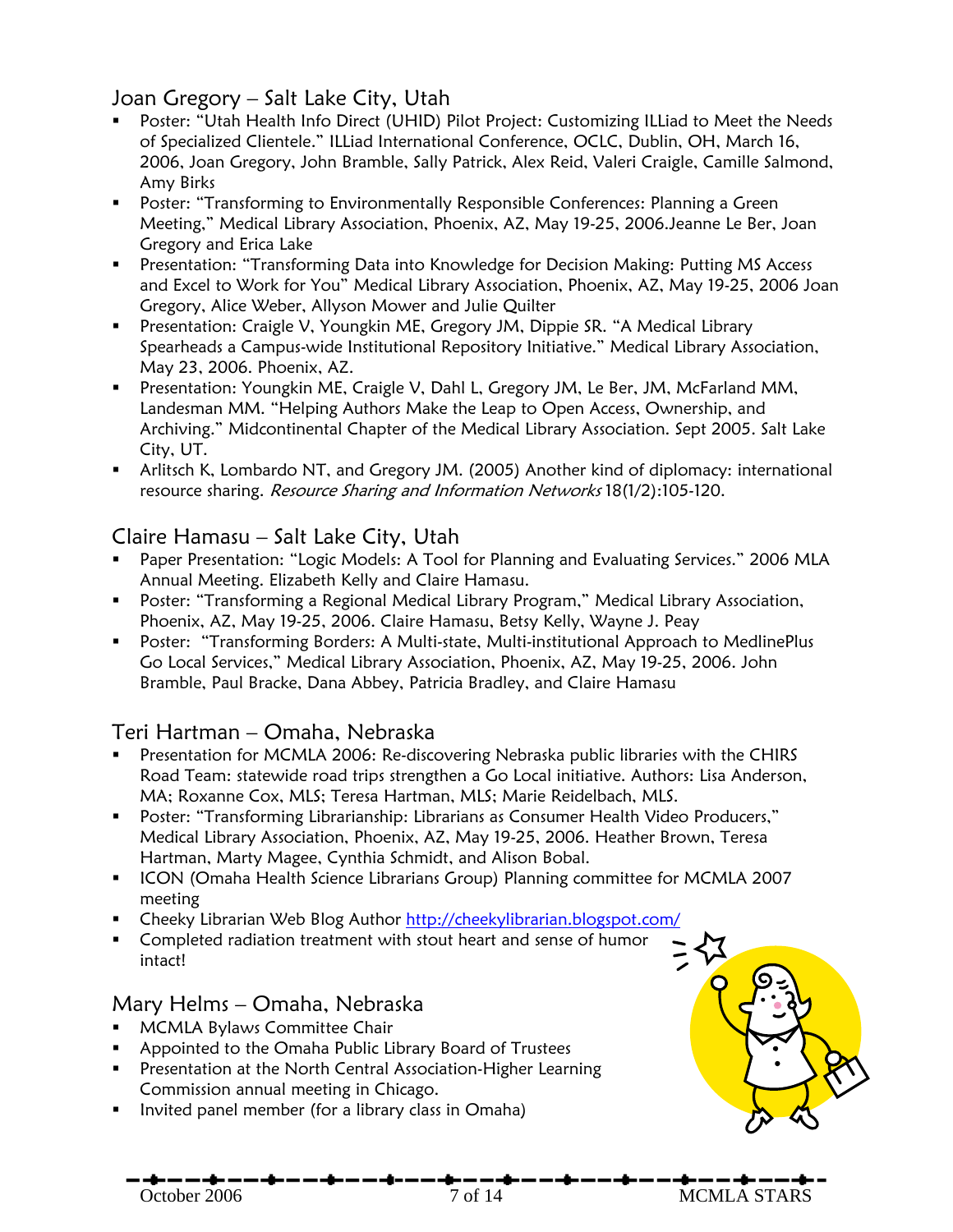#### Holly Henderson - Springfield, Missouri

- Received Consumer Health Information Specialization program, level II,
- Wrote a column for MLA News (May 2006) "Spin a web of partnerships"
- Presentation: "Pulling health information out of a hat: health information knowledge and resources for the school librarian," Missouri Association of School Librarians 2006 annual meeting.
- Began a 3 year term as a special library representative on the Missouri State Library Continuing Education Committee

#### Lilian Hoffecker – Denver, Colorado

- Presentation: "Achieving Results Through Complex Collaboration: A Case Study of a Needs Assessment of Health Care Professionals Serving Native American Communities" Medical Library Association, Phoenix, AZ, May 19-25, 2006. Lilian Hoffecker, Patricia Bradley, John Bramble, Stephanie Weldon, and Patricia Auflick
- **Poster: "Fulfilling the Health Information Needs of Native American Communities: Needs** Assessment of Health Care Professionals," Medical Library Association, Phoenix, AZ, May 19- 25, 2006. Patricia Bradley, Mary J. Belgard, Patricia Auflick, John Bramble, Lilian Hoffecker, and Stephanie Weldon

#### Barb Jones – Columbia, Missouri

- Poster: 'Increasing the Availability of Electronic Resources to Hospital Libraries" Medical Library Association, Phoenix, AZ, May 19-25, 2006.
- **Helped plan the July '06 Wyoming Libraries Symposium where she presented, "Romancing"** Your Customers: Consumer Relationship Marketing in Libraries."

#### Betsy Kelly – St. Louis, Missouri

- Paper Presentation: "Blogging to Empower." Medical Library Association, Phoenix, AZ, May 19-25, 2006. Siobhan Champ-Blackwell and Elizabeth Kelly.
- **Paper Presentation: "Logic Models: A Tool for Planning and Evaluating Services." Medical** Library Association, Phoenix, AZ, May 19-25, 2006. Elizabeth Kelly and Claire Hamasu.
- **Poster: "Transforming a Regional Medical Library Program," Medical Library Association,** Phoenix, AZ, May 19-25, 2006. Claire Hamasu, Betsy Kelly, Wayne J. Peay
- Poster: "Outcomes and measurable Indicators Drive the Logic Model Approach for a Liaison Program," Medical Library Association, Phoenix, AZ, May 19-25, 2006. Neville D. Prendergast and Elizabeth Kelly.

#### Lenore Kinzie – Topeka, Kansas

- **Immediate Past Chair of MCMLA**
- **Creator of the MCMLA Stars Program**

#### Sarah Kirby – Kansas City, Kansas

- **Renewed LEVEL II Designation in The Consumer Health Information** Specialization Program. October 1 2005- September 30, 2008
- Renewed AHIP credential at a higher level as a Distinguished Member

#### Kelly Klinke - Liberty, Missouri

- Applied for and received a \$2000 grant on behalf of the Missouri State Library for the Health Sciences Library Network of Kansas City.
- Received AHIP credential for the first time, Senior Level.



October 2006 8 of 14 MCMLA STARS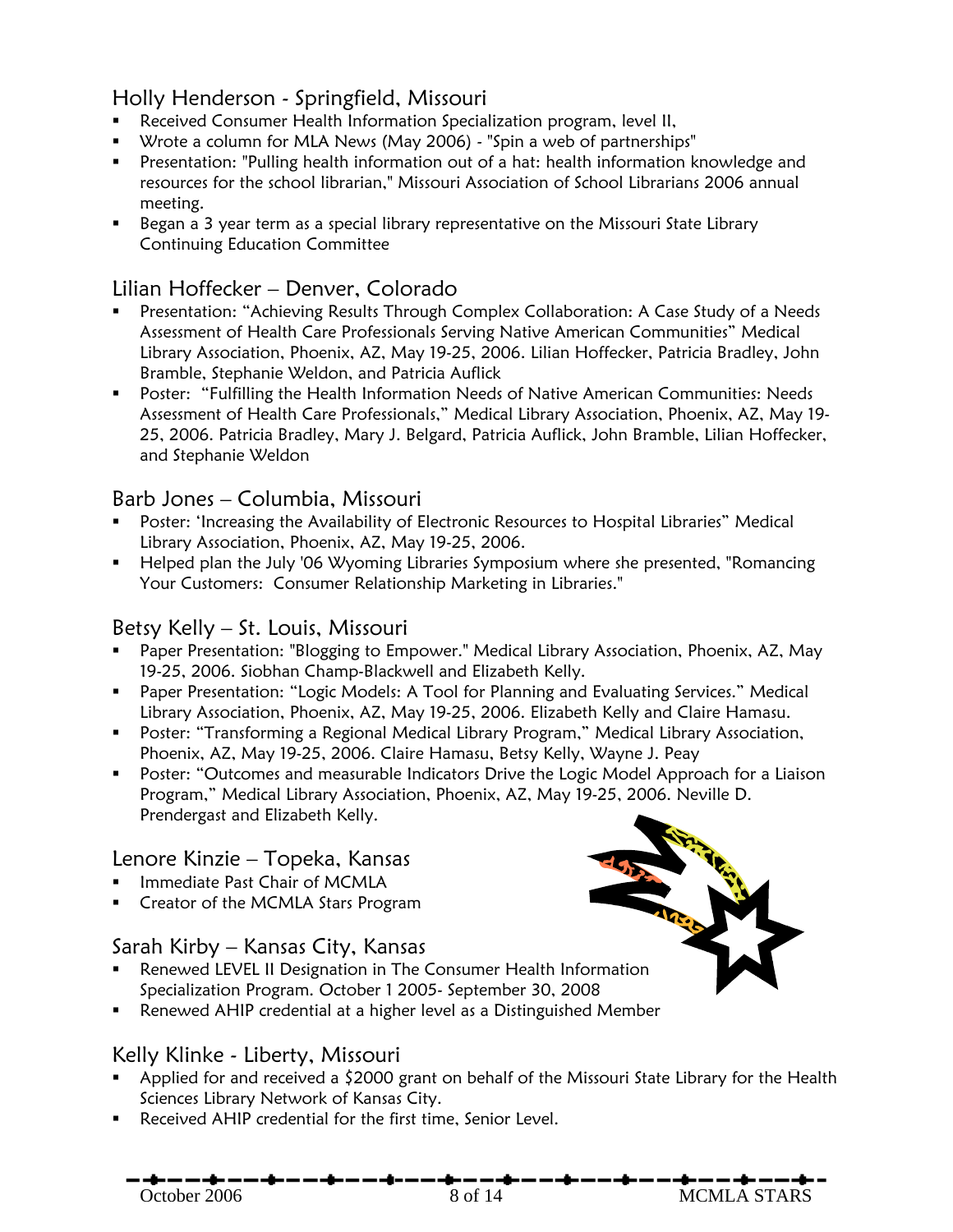Jeanne Le Ber – Salt Lake City, Utah

- Paper Presentation: "Transforming and Integrating 21<sup>st</sup> Century Educational Technologies: Librarians Respond to Faculty Needs." 2006 MLA Annual Meeting. Jeanne M. Le Ber.
- **Poster: "Librarians as Catalyst for Change in Medical Curriculum and Faculty Development."** Central Group on Education Affairs Annual Meeting, Kansas City, Mo, March 9, 2006, Jeanne Le Ber, Alice Weber and Grant Cannon
- Poster: "What, Why, Where, When and How." Utah Library Association, St. George, UT, May 17-18, 2006. Jeanne Le Ber and Sally Patrick
- **Poster: "Transforming to Environmentally Responsible Conferences: Planning a Green** Meeting," Medical Library Association, Phoenix, AZ, May 19-25, 2006.Jeanne Le Ber, Joan Gregory and Erica Lake
- **Poster: "Transition to the Latest Teaching Technologies: Responding to Faculty Needs,"** Medical Library Association, Phoenix, AZ, May 19-25, 2006.Jeanne Le Ber
- **Presentation: Youngkin ME, Craigle V, Dahl L, Gregory JM, Le Ber, JM, McFarland MM,** Landesman MM. "Helping Authors Make the Leap to Open Access, Ownership, and Archiving." Midcontinental Chapter of the Medical Library Association. Sept 2005. Salt Lake City, UT.
- MLA Special Interest Group Convener Libraries in the Curriculum. Karen Heskett and Jeanne Le Ber
- Le Ber, JM and Roberts, S (2006) Creating Powerful Poster Presentations. Journal of Hospital Librarianship 6(3) [accepted for publication].



### Nancy Lombardo – Salt Lake City, Utah

- **Poster: "The Collaborative Curriculum: How the Development of a Virtual Education Library** Transformed the Pedagogical Approach of a Medical Society," Medical Library Association, Phoenix, AZ, May 19-25, 2006. Nancy Lombardo and Valeri Craigle
- Poster: "Changing Roles: Eccles Health Sciences Library Takes Prominent Role in University of Utah Center of Excellence in Women's Health Demonstration Project," Medical Library Association, Phoenix, AZ, May 19-25, 2006. Nancy Lombardo, Sally Patrick and Kathleen Digree
- Arlitsch K, Lombardo NT, and Gregory JM. (2005) Another kind of diplomacy: international resource sharing. Resource Sharing and Information Networks 18(1/2):105-120.

#### Marty Magee – Omaha, Nebraska

- **MCMLA Membership Committee Chair**
- **MCMLA 2006 CE Class Thinking Like an MBA.**
- **Developed online version for MLA** Thinking Like an MBA Available late fall 2006
- Poster: "Getting HIP: Health Information Partnerships" 2006 MLA Annual Meeting. Siobhan Champ-Blackwell and Marty Magee.
- Poster: "Transforming Librarianship: Librarians as Consumer Health Video Producers," Medical Library Association, Phoenix, AZ, May 19-25, 2006. Heather Brown, Teresa Hartman, Marty Magee, Cynthia Schmidt, and Alison Bobal.

#### Dick Maxwell – Colorado Springs, Colorado

- Maxwell, Dick. "Write Offs." Stitches: the Journal of Medical Humour. March/April 2006. #160. pp. 17-18.
- **Reviews in Library Journal:**

October 2006 9 of 14 MCMLA STARS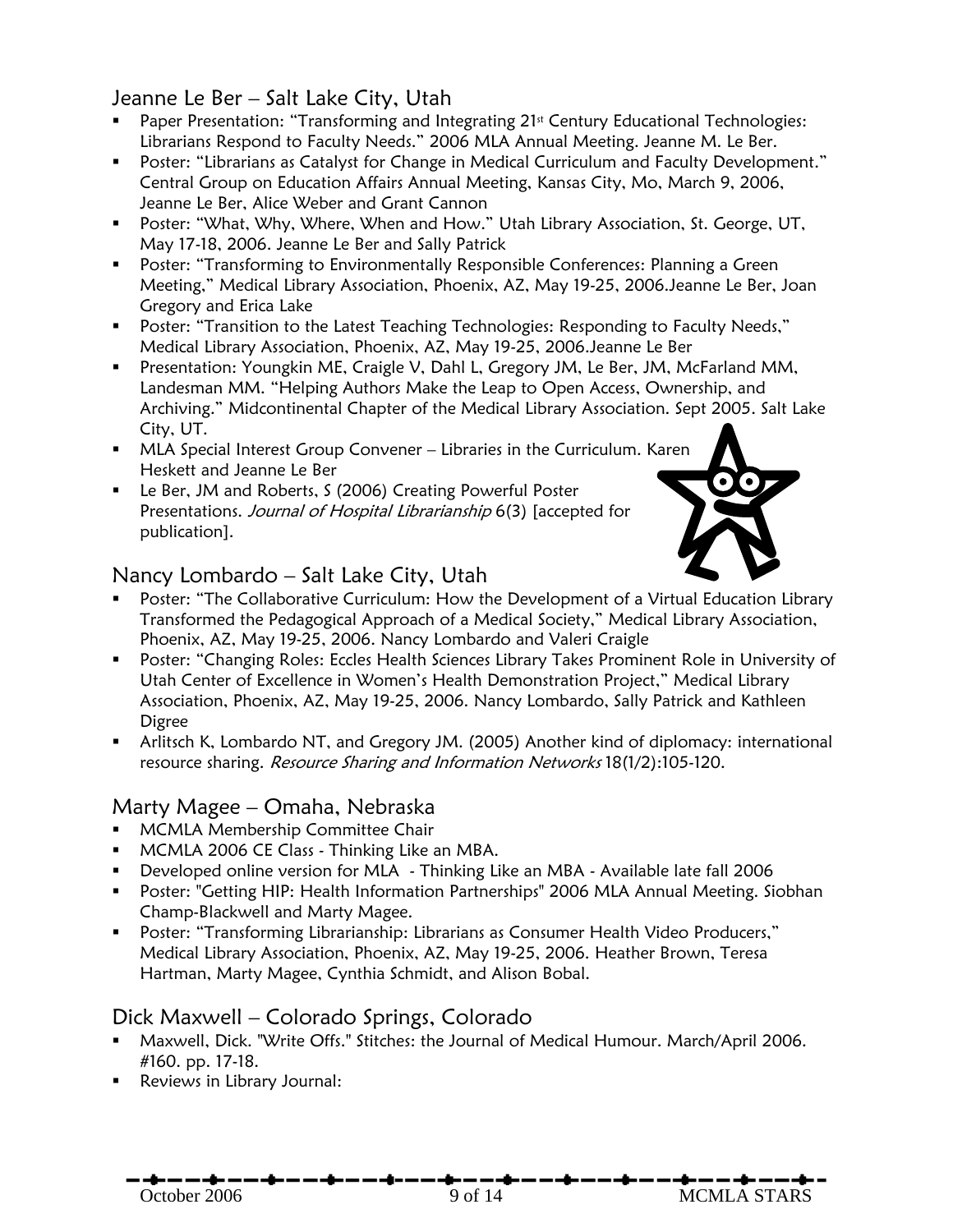- o Nicol, Neal and Harry Wylie. Between the Dying and the Dead: Dr. Jack Kevorkian's Life and the Battle To Legalize Euthanasia. By: Maxwell, Dick. Library Journal, 6/1/2006, Vol. 131 Issue 10, p142-144, 2p; (AN 21072672)
- o Mahar, Maggie. Money-Driven Medicine: The Real Reason Health Care Costs So Much. By: Maxwell, Dick. Library Journal, 5/1/2006, Vol. 131 Issue 8, p113-114, 2p; (AN 20853370)
- o Montaigne, Fen. Medicine by Design: The Practice and Promise of Biomedical Engineering.
- o By: Maxwell, Dick. Library Journal, 4/1/2006, Vol. 131 Issue 6, p115-115, 1/6p; (AN 20313004)
- o Petryna, Adriana. Global Pharmaceuticals: Ethics, Markets, Practices. By: Maxwell, Dick. Library Journal, 3/1/2006, Vol. 131 Issue 4, p110-110, 1/6p; (AN 19901587)
- o Greenfeld, Karl Taro. China Syndrome: The Killer Virus That Crashed the Middle Kingdom. By: Maxwell, Dick. Library Journal, 2/1/2006, Vol. 131 Issue 2, p99-99, 1/4p; (AN 19536961)
- o Narins, Brigham. The Gale Encyclopedia of Genetic Disorders. By: Maxwell, Dick. Library Journal, 1/15/2006, Vol. 131 Issue 1, p158-158, 1/3p, 1c; (AN 19438142)

#### Susan Meadows – Columbia, Missouri

 Poster: "Transformation of Evidence-based Medicine Search Filters: Enhanced Tools for librarian Searchers for the FPIN," Medical Library Association, Phoenix, AZ, May 19-25, 2006. Susan E. Meadows, Karen Knight, Joan Nashelsky, Sarah Safranek, Leilani St. Anna, Deborah Ward, and FPIN library team.

#### Russ Monika – St. Louis, Missouri

- **MCMLA Website Editor**
- The Archives Task Force (Lynne Fox, Russ Monika, Joan Stoddart, and Sue Fleming) made the MCMLA "Programs" 1971 through 2005 available on the MCMLA web page.

#### Betsy Mueth – St. Louis, Missouri

- **MCMLA Nominating Committee Chair**
- **Book chapter: "Family Influences" in Gerontologic Nursing, 3rd** ed. Sue E. Meiner & Annette G. Lueckenotte. Mosby/Elsevier, 2006. pp. 113-161
- **•** On-line course development: Assisted 25 hospital departments to create online learning modules & updated 22 JCAHO modules for the entire staff.

#### Peggy Mullaly-Quijas

**MCMLA Executive Secretary** 

#### Heidi Nickisch-Duggan - Vermillion, South Dakota

- Fellow, 2005 Mountain Plains Library Association Leadership Institute, Ghost Ranch, NM
- **Poster, American Association of Anatomists Annual Meeting at Experimental Biology (EB)** 2006. "Student-initiated versus teacher-initiated use of Tablet PCs in medical education." B.G. Timms, H. Nickisch Duggan, R. Miller.
- Elected 2006-2007 Chair of the Academic, Special, and Health Libraries Section, South Dakota Library Association



October 2006 10 of 14 MCMLA STARS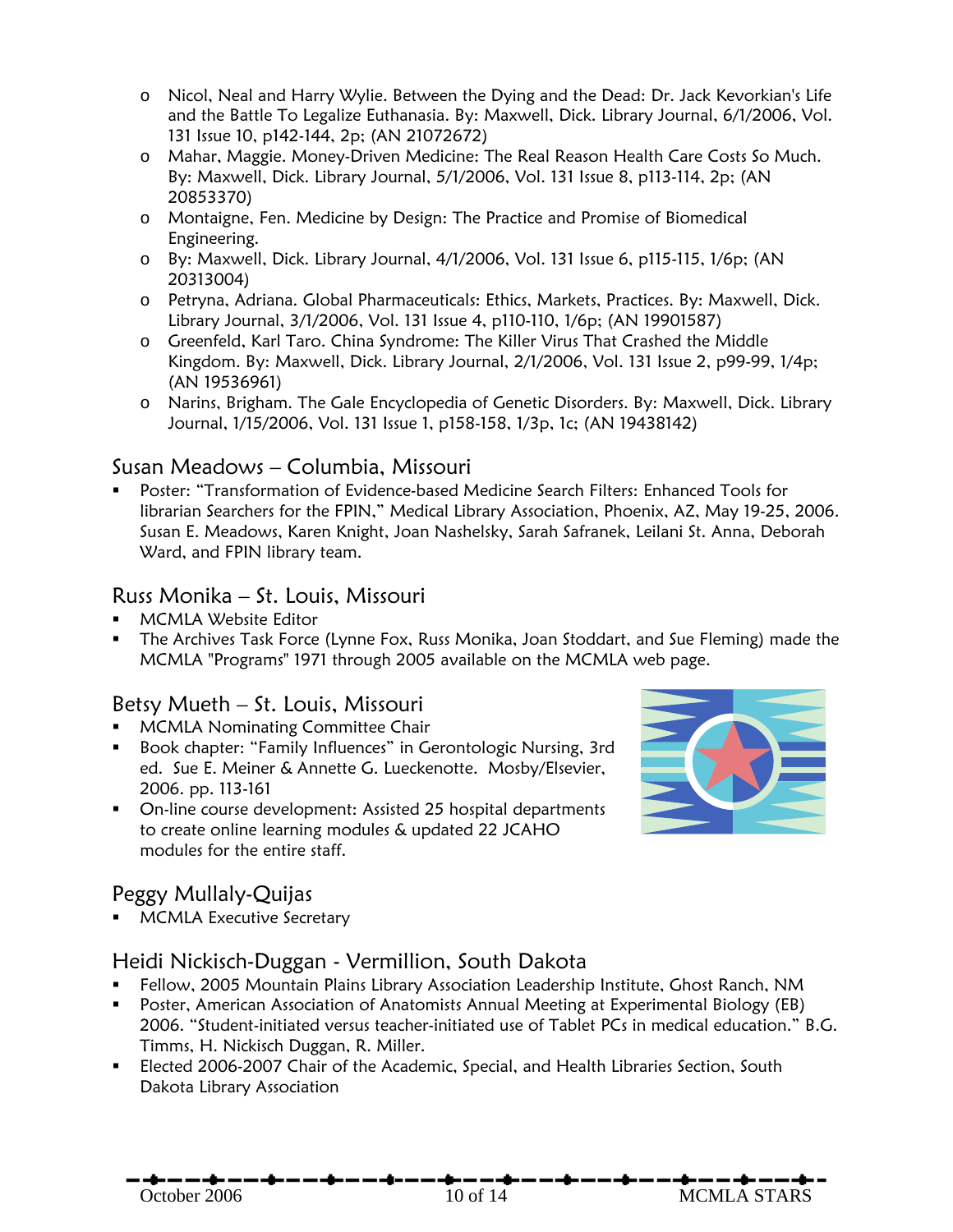#### Sally Patrick – Salt Lake City, Utah

- Poster: "Utah Health Info Direct (UHID) Pilot Project: Customizing ILLiad to Meet the Needs of Specialized Clientele." ILLiad International Conference, OCLC, Dublin, OH, March 16, 2006, Joan Gregory, John Bramble, Sally Patrick, Alex Reid, Valeri Craigle, Camille Salmond, Amy Birks
- Poster: "What, Why, Where, When and How." Utah Library Association, St. George, UT, May 17-18, 2006. Jeanne Le Ber and Sally Patrick
- Poster: "Changing Roles: Eccles Health Sciences Library Takes Prominent Role in University of Utah Center of Excellence in Women's Health Demonstration Project," Medical Library Association, Phoenix, AZ, May 19-25, 2006. Nancy Lombardo, Sally Patrick and Kathleen Digree
- Poster: "Innovative Access to Consumer Health Information Partnerships Lead the Way," Medical Library Association, Phoenix, AZ, May 19-25, 2006. Sally Patrick, John Bramble, Valeri Craigle and Alex Reid

#### Wayne Peay – Salt Lake City, Utah

 Poster: "Transforming a Regional Medical Library Program," Medical Library Association, Phoenix, AZ, May 19-25, 2006. Claire Hamasu, Betsy Kelly, Wayne J. Peay

#### Brenda R. Pfannenstiel - Kansas City, Missouri

- MCMLA Publications Committee; developed a regular newsletter column for MCMLA Express. "Stepping Out."
- **IF Invited to write a column for the HSLNKC web site; three** quarterly columns have appeared so far.
- **Editor of the New Beginnings handbook for parents of chronically ill** children (Family Advisory Board Task Force project) in press.
- **Served on Community Advisory Board of the Health Literacy Initiative (led by the Kansas** City MO Public Health Dept.)
- Served on the planning committee for this year's annual research symposium sponsored by Children's Mercy Hospitals & Clinics, called Health Literacy, the Communication Connection: Research, Quality and Patient Outcomes.
- Spoke briefly at the Sept. 15th symposium advocating the partnership of librarians, clinicians, and researchers on this issue, arranged MLA CE for this interdisciplinary program, and exhibited extensively at the program on health literacy.
- Taught two CE courses at the MLA annual meeting: Research for Beginners, May 19, 2006; Consumer Health Libraries Management, May 24, 2006.
- Taught CE courses at chapter MLA meetings: Research for Beginners at Fargo ND, Sept. 17, 2005; Consumer health library management at San Juan, PR, Oct. 21, 2005.
- **Poster on the Health Literacy Initiative at the Missouri Library Association's annual meeting,** Kansas City, MO on Oct. 28, 2005.
- **EXP** Chapter round table facilitator for MLA national meeting in May 2006.
- **Invited to lead a Community Resources Task Force for the Pediatric Palliative Care city-wide** initiative led by the Center for Practical Bioethics.
- **Book reviews for CAPHIS Connections**

#### T. Scott Plutchak – Birmingham, Alabama

**Poster: "Expanding Our Reach: The Impact f Open Access on the Journal of the Medical** Library Association," Medical Library Association, Phoenix, AZ, May 19-25, 2006. T. Scott Plutchak.



October 2006 11 of 14 MCMLA STARS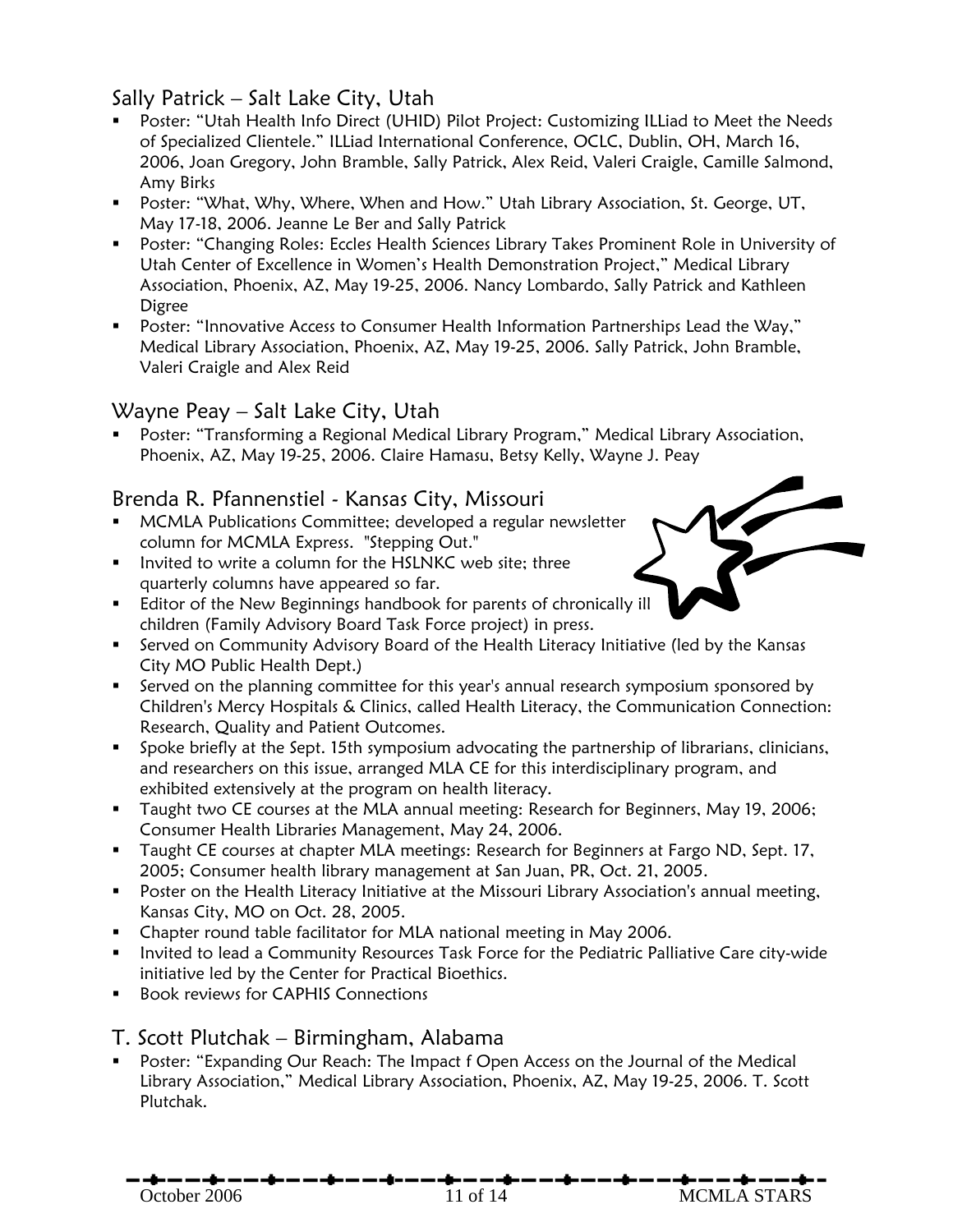### Marie Reidelbach – Omaha, Nebraska

- MCMLA Chapter Council Alternate
- Grant: Project Title: Go Local Nebraska Funding Agency: Midcontinental Regional Medical Library Program/National Network of Libraries. Effective Dates: February 2006-April 2006. Total Dollars: \$25,000. Principal Investigator: Marie Reidelbach
- **Presentation for MCMLA 2006: Re-discovering Nebraska public libraries with the CHIRS** Road Team: statewide road trips strengthen a Go Local initiative. Authors: Lisa Anderson, MA; Roxanne Cox, MLS; Teresa Hartman, MLS; Marie Reidelbach, MLS.

#### Cindy Schmidt – Omaha, Nebraska

- Poster: "Transforming Librarianship: Librarians as Consumer Health Video Producers," Medical Library Association, Phoenix, AZ, May 19-25, 2006. Heather Brown, Teresa Hartman, Marty Magee, Cynthia Schmidt, and Alison Bobal.
- **MCMLA Research Committee Chair**

#### Kristin Sen – Wichita, Kansas



- Project leader for the writing of the Via Christi Libraries Five Year Strategic Plan, based on an extensive needs assessment which was paid for by an NNLM grant we received. The completed plan was presented to and received the approval of our CEO in April.
	- o Strategic Plan Team Members were: Kristin Sen-Project Leader, Sue Fleming, Cam Gentry, Cheri Sellers, Phil Omenski
- **I.** Interviewed with a journalist for the publication, "Active Aging" (a newspaper for Senior Citizens in the Wichita community--put out by the Wichita Eagle newspaper) about how and where to find reliable information on the Internet. Of the many resources mentioned, I told the journalist about MedlinePlus.gov and NIHSeniorHealth.gov. I also gave tips on how to evaluate a web site for reliability. The two page article came out in the August issue. (The best part was that one of our Vice Presidents at Via Christi was contacted to do the interview and she thought one of the Via Christi librarians needed to be there. Yay!)

#### Kitty Serling - Kansas City, Missouri

 2006 Missouri Library Association Annual Conference. <http://molib.org/PrelimSchedule2006.pdf>(Panel Discussion) "Just What Exactly Does A Special Librarian Do?"

#### Kerry Skidmore – Cheyenne, Wyoming

MCMLA Honors and Awards Committee Chair

#### Joan Stoddart – Salt Lake City, Utah

- **-** Chair MLA Oral History Committee
- **EXECTION COUNCIL Representative, MLA, HHSS Section**
- Poster: "The Retreat at York: Providing a Transformation to Humane Treatment of the Mentally Ill in the 19<sup>th</sup> Century." 2006 MLA Annual Meeting.
- **Conference Co-Planner: MCMLA Annual Meeting, Salt Lake City 2006**
- **Paper Presentation: "Developing a Digital History of the Health Sciences Center." MCMLA** Annual Meeting, Salt Lake City, 2005.
- **Poster at Infofair, 2006**
- **Journal of Consumer Health on the Internet, article with Liz Workman in press.**

October 2006 12 of 14 MCMLA STARS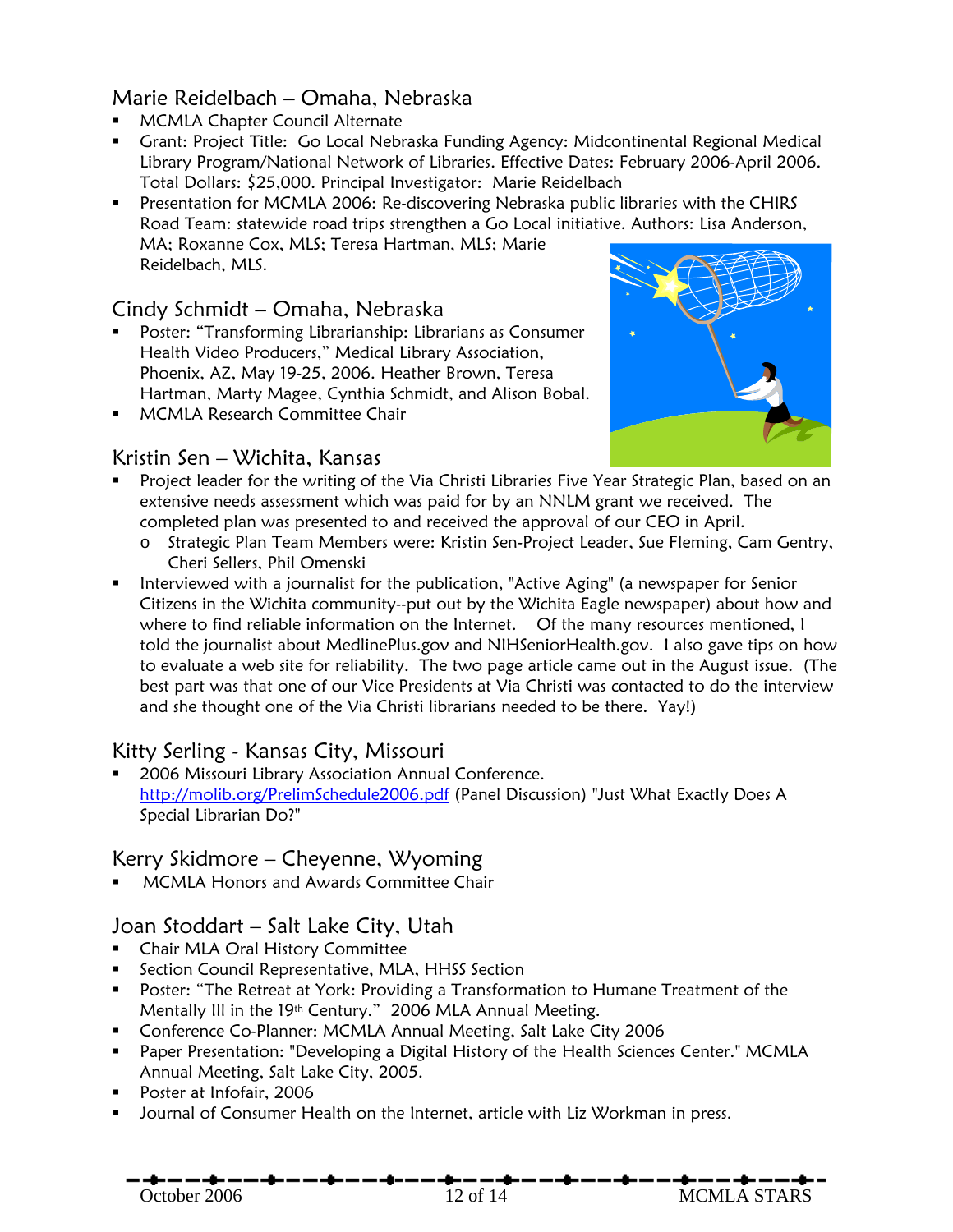- The Archives Task Force (Lynne Fox, Russ Monika, Joan Stoddart, and Sue Fleming) made the MCMLA "Programs" 1971 through 2005 available on the MCMLA web page.
- **EXEC** Chair of University of Utah Campus Planning Committee
- **Member Graduate Council, University of Utah**
- **Married off one child**

#### Lisa Traditi – Denver, Colorado

- Paper Presentation: "The Library's Role in Transforming the Curriculum of the School of Medicine," 2006 MLA Annual Meeting.
- **Taught CE Class: "Teaching about Evidence Based Practice," 2006 MLA Annual Meeting.**

#### Deb Ward – Columbia, Missouri

- Presented a workshop with Susan Meadows at the North Atlantic (Providence, RI) and Southern Chapter (San Juan, Puerto Rico) meetings of MLA last fall: "Oh Librarian, Where Art Thou? Evidence-based Service Delivery."
- **Scheduled to teach same class at MLA '07.**
- **EXECT 10** Led the FPIN Librarian Community in its fourth annual meeting at MLA 2006. The FPIN Librarian Team has now completed its refinement of two search filters and added two more, so we now have four search filters for evidence-based medicine.
- **Susan Centner and I are still hard at work on the MAHEC Digital Library, which provides** library services and electronic resources to health professionals in Missouri.
- Wrote a proposal, which was accepted, for the J. Otto Lottes Health Sciences Library to participate as a Resource Library in an NN/LM-MCR Community Outreach Project.
- Became a charter member of a new professional association, the Evidence-Based Veterinary Medicine Association. Charter members are Trenton Boyd, Kate Anderson, Gayle Willard, and Deb Ward.
- Poster: "Transformation of Evidence-based Medicine Search Filters: Enhanced Tools for librarian Searchers for the FPIN," Medical Library Association, Phoenix, AZ, May 19-25, 2006. Susan E. Meadows, Karen Knight, Joan Nashelsky, Sarah Safranek, Leilani St. Anna, Deborah Ward, and FPIN library team.

#### Alice Weber – Salt Lake City, Utah

- Poster: "Librarians as Catalyst for Change in Medical Curriculum and Faculty Development." Central Group on Education Affairs Annual Meeting, Kansas City, Mo, March 9, 2006, Jeanne Le Ber, Alice Weber and Grant Cannon
- **Presentation: "Transforming Data into Knowledge for Decision Making:** Putting MS Access and Excel to Work for You" Medical Library Association, Phoenix, AZ, May 19-25, 2006 Joan Gregory, Alice Weber, Allyson Mower and Julie Quilter

#### Stephanie Weldon – Denver, Colorado

- **MCMLA Chapter Council Representative**
- AHIP awarded
- Article Published: Internet Point of Care Learning and the Hospital Librarian, October issue of the Hospital Libraries Newsletter
- **MLA CE Institute: online course created: An Evidence Based Approach to Complementary** and Alternative Medicine
- **MLA Chapter Council Web Chair**

October 2006 13 of 14 MCMLA STARS